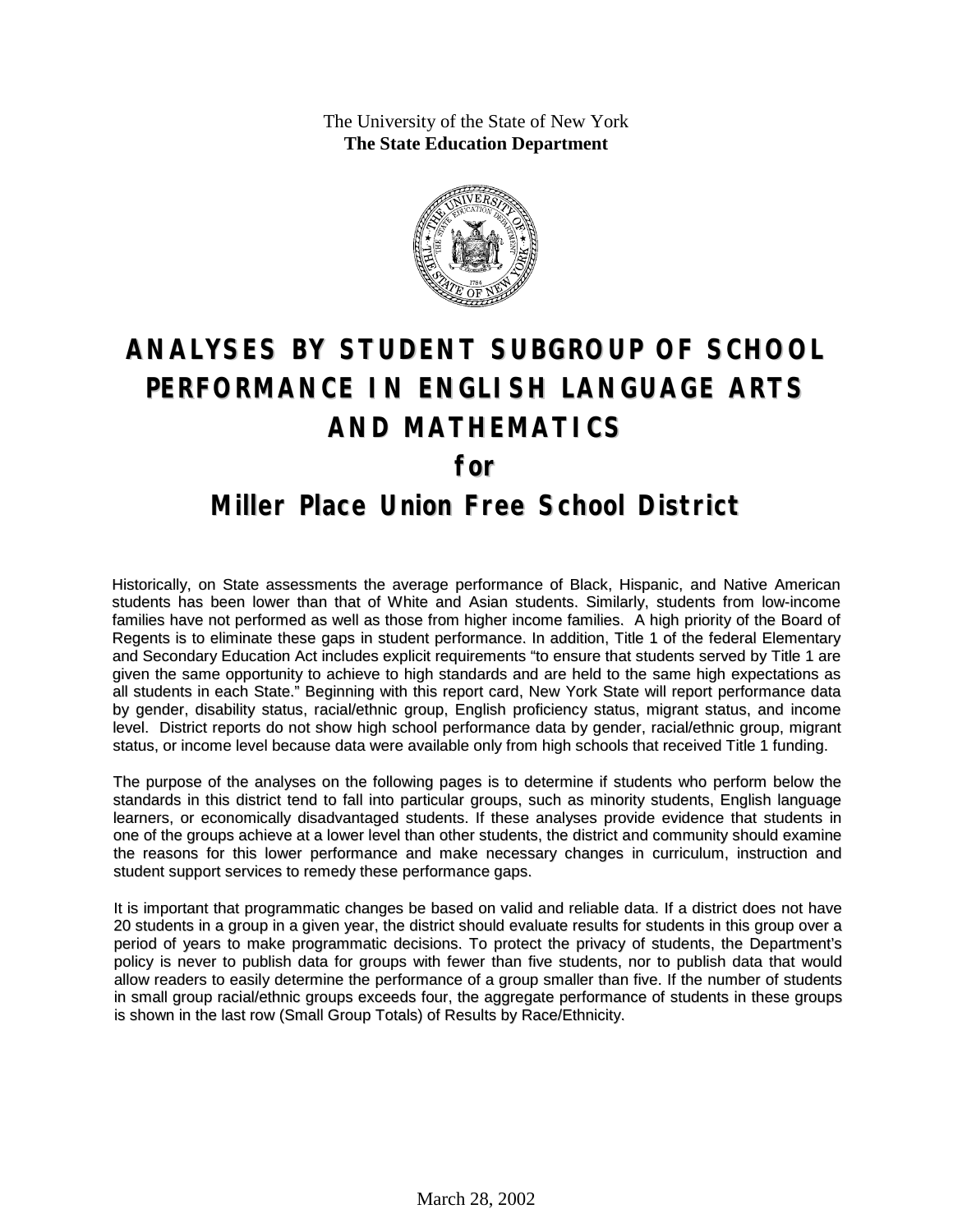# **Elementary English Language Arts**

A description of the performance levels and summary results for all general-education students and all students with disabilities can be found in the *Overview* of the New York State Report Card.

|                                          | <b>Counts of Students</b> |                   |                             |             |              |                         |                |              |                  | <b>Percentages</b><br>of Tested |
|------------------------------------------|---------------------------|-------------------|-----------------------------|-------------|--------------|-------------------------|----------------|--------------|------------------|---------------------------------|
| <b>Student Subgroup</b>                  |                           | <b>Not Tested</b> |                             |             |              | <b>Students</b>         |                |              |                  |                                 |
|                                          | <b>ALT</b>                | ELL               | No<br>Valid<br><b>Score</b> | Level<br>1  | Level<br>2   | Level<br>3              | Level<br>4     | Total        | Level<br>$2 - 4$ | Level<br>$3 - 4$                |
| Results by Race/Ethnicity                |                           |                   |                             |             |              |                         |                |              |                  |                                 |
| American Indian/Alaskan<br><b>Native</b> | $\mathbf 0$               | 0                 | 0                           | $\mathbf S$ | $\mathsf{s}$ | $\mathbf s$             | s              | 2            | $\mathbf S$      | s                               |
| <b>Black</b>                             | $\mathbf 0$               | 0                 | 0                           | s           | s            | S                       | s              | $\mathbf{1}$ | $\mathbf s$      | s                               |
| Hispanic                                 | $\mathbf 0$               | 0                 | $\pmb{0}$                   | $\pmb{0}$   | $\mathbf{1}$ | $\overline{\mathbf{4}}$ | $\pmb{0}$      | 5            | 100%             | 80%                             |
| Asian or Pacific Islander                | 0                         | 0                 | 0                           | s           | s            | $\mathbf s$             | s              | 2            | $\mathbf s$      | s                               |
| White                                    | 3                         | $\overline{2}$    | $\mathbf{1}$                | 5           | 39           | 130                     | 59             | 233          | 98%              | 81%                             |
| Total                                    | 3                         | $\overline{2}$    | $\mathbf{1}$                | 5           | 41           | 136                     | 61             | 243          | 98%              | 81%                             |
| Small Group Totals (s)                   | 0                         | 0                 | 0                           | 0           | $\mathbf{1}$ | $\overline{c}$          | 2              | 5            | 100%             | 80%                             |
| Results by Gender                        |                           |                   |                             |             |              |                         |                |              |                  |                                 |
| Female                                   | $\mathbf{1}$              | $\mathbf 1$       | $\mathbf{1}$                | $\mathbf 0$ | 13           | 55                      | 40             | 108          | 100%             | 88%                             |
| Male                                     | $\mathbf{2}$              | $\mathbf{1}$      | $\pmb{0}$                   | 5           | 28           | 81                      | 21             | 135          | 96%              | 76%                             |
| Total                                    | 3                         | $\overline{2}$    | $\mathbf{1}$                | 5           | 41           | 136                     | 61             | 243          | 98%              | 81%                             |
| Results by English Proficiency Status    |                           |                   |                             |             |              |                         |                |              |                  |                                 |
| <b>English Proficient</b>                | 3                         | 0                 | $\mathbf{1}$                | s           | s            | s                       | s              | 242          | s                | $\mathbf s$                     |
| <b>Limited English Proficient</b>        | 0                         | $\overline{2}$    | $\pmb{0}$                   | s           | s            | $\mathsf{s}$            | s              | $\mathbf{1}$ | s                | s                               |
| Total                                    | 3                         | 2                 | 1                           | 5           | 41           | 136                     | 61             | 243          | 98%              | 81%                             |
| Results by Income Level                  |                           |                   |                             |             |              |                         |                |              |                  |                                 |
| Economically<br>Disadvantaged            | $\mathbf 0$               | 0                 | $\mathbf 0$                 | 1           | 2            | 4                       | $\overline{2}$ | 9            | 89%              | 67%                             |
| Not Disadvantaged                        | 3                         | $\overline{2}$    | $\mathbf{1}$                | 4           | 39           | 132                     | 59             | 234          | 98%              | 82%                             |
| Total                                    | 3                         | $\overline{2}$    | $\mathbf{1}$                | 5           | 41           | 136                     | 61             | 243          | 98%              | 81%                             |
| Results by Migrant Status                |                           |                   |                             |             |              |                         |                |              |                  |                                 |
| <b>Migrant Family</b>                    | 0                         | 0                 | 0                           | 0           | 0            | $\mathbf 0$             | 0              | 0            | 0%               | 0%                              |
| Not Migrant Family                       | 3                         | $\overline{2}$    | $\mathbf{1}$                | 5           | 41           | 136                     | 61             | 243          | 98%              | 81%                             |
| Total                                    | 3                         | 2                 | $\mathbf{1}$                | 5           | 41           | 136                     | 61             | 243          | 98%              | 81%                             |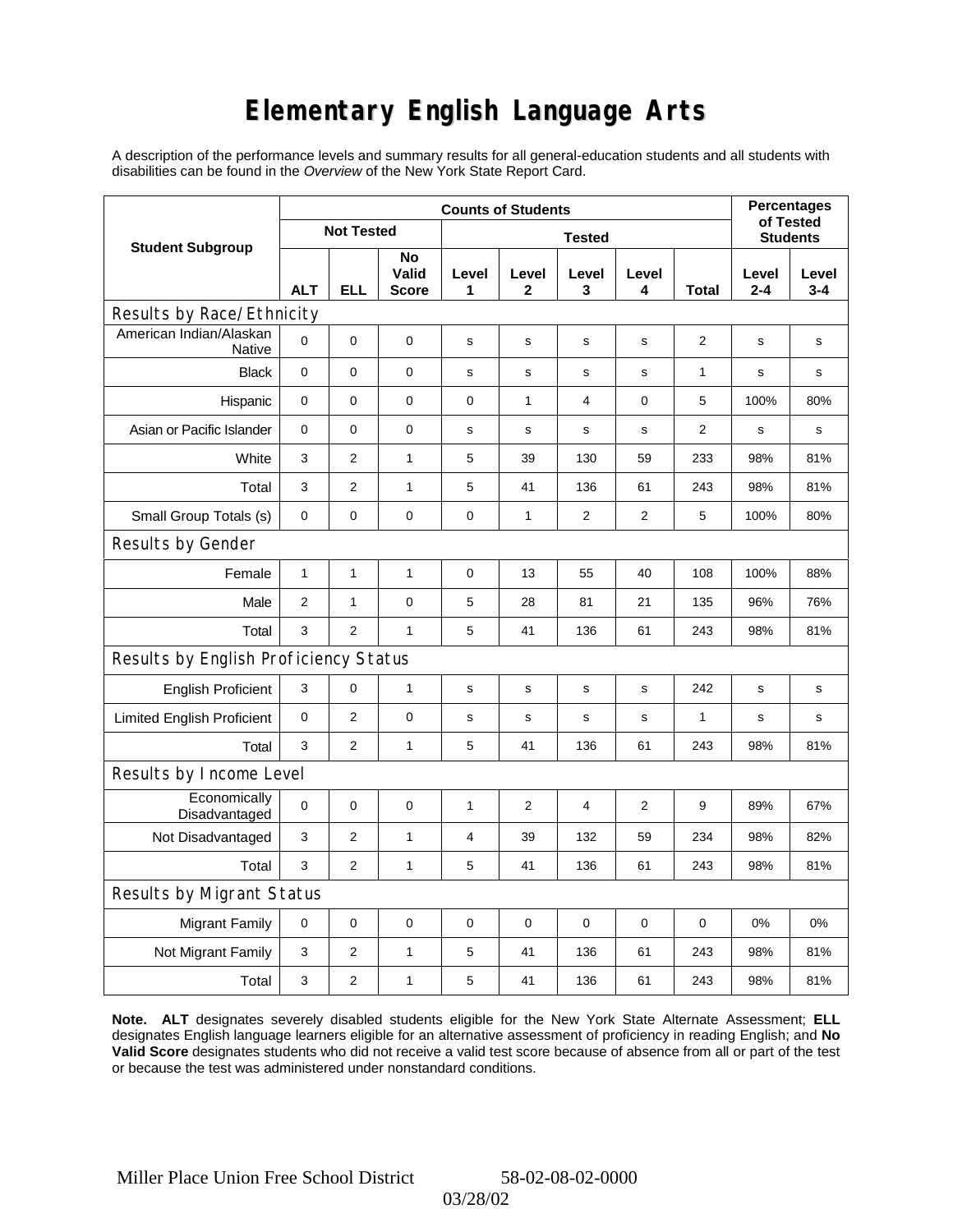# **Elementary Mathematics**

A description of the performance levels and summary results for all general-education students and all students with disabilities can be found in the *Overview* of the New York State Report Card.

|                                          | <b>Counts of Students</b> |                   |                             |                         |              |             |            |              | <b>Percentages</b><br>of Tested |                  |
|------------------------------------------|---------------------------|-------------------|-----------------------------|-------------------------|--------------|-------------|------------|--------------|---------------------------------|------------------|
| <b>Student Subgroup</b>                  |                           | <b>Not Tested</b> |                             | <b>Tested</b>           |              |             |            |              | <b>Students</b>                 |                  |
|                                          | <b>ALT</b>                | <b>ELL</b>        | No<br>Valid<br><b>Score</b> | Level<br>1              | Level<br>2   | Level<br>3  | Level<br>4 | Total        | Level<br>$2 - 4$                | Level<br>$3 - 4$ |
| Results by Race/Ethnicity                |                           |                   |                             |                         |              |             |            |              |                                 |                  |
| American Indian/Alaskan<br><b>Native</b> | 0                         | $\mathbf 0$       | $\mathbf 0$                 | s                       | s            | s           | s          | 2            | s                               | s                |
| <b>Black</b>                             | 0                         | 0                 | $\pmb{0}$                   | $\mathbf s$             | $\mathbf s$  | s           | s          | $\mathbf{1}$ | s                               | s                |
| Hispanic                                 | 0                         | 0                 | $\mathbf 0$                 | $\mathbf s$             | $\mathbf s$  | $\mathbf s$ | s          | 4            | $\mathbf s$                     | $\mathbf s$      |
| Asian or Pacific Islander                | 0                         | 0                 | $\mathbf 0$                 | $\mathbf s$             | s            | s           | s          | 2            | s                               | s                |
| White                                    | 3                         | 0                 | $\overline{2}$              | 4                       | 35           | 120         | 71         | 230          | 98%                             | 83%              |
| Total                                    | 3                         | 0                 | $\mathbf{2}$                | 4                       | 36           | 125         | 74         | 239          | 98%                             | 83%              |
| Small Group Totals (s)                   | 0                         | 0                 | $\mathbf 0$                 | $\pmb{0}$               | $\mathbf{1}$ | 5           | 3          | 9            | 100%                            | 89%              |
| Results by Gender                        |                           |                   |                             |                         |              |             |            |              |                                 |                  |
| Female                                   | $\mathbf{1}$              | $\mathsf 0$       | $\mathbf{1}$                | 1                       | 12           | 54          | 39         | 106          | 99%                             | 88%              |
| Male                                     | $\overline{2}$            | 0                 | $\mathbf{1}$                | 3                       | 24           | 71          | 35         | 133          | 98%                             | 80%              |
| Total                                    | 3                         | 0                 | 2                           | $\overline{4}$          | 36           | 125         | 74         | 239          | 98%                             | 83%              |
| Results by English Proficiency Status    |                           |                   |                             |                         |              |             |            |              |                                 |                  |
| <b>English Proficient</b>                | 3                         | 0                 | $\mathbf{2}$                | $\overline{\mathbf{4}}$ | 36           | 125         | 74         | 239          | 98%                             | 83%              |
| <b>Limited English Proficient</b>        | 0                         | 0                 | $\mathbf 0$                 | $\pmb{0}$               | $\mathbf 0$  | 0           | 0          | 0            | 0%                              | 0%               |
| Total                                    | 3                         | 0                 | 2                           | $\overline{4}$          | 36           | 125         | 74         | 239          | 98%                             | 83%              |
| Results by Income Level                  |                           |                   |                             |                         |              |             |            |              |                                 |                  |
| Economically<br>Disadvantaged            | 0                         | $\mathsf 0$       | $\mathbf{1}$                | $\mathbf 0$             | 3            | 3           | 2          | 8            | 100%                            | 63%              |
| Not Disadvantaged                        | 3                         | 0                 | $\mathbf{1}$                | $\overline{4}$          | 33           | 122         | 72         | 231          | 98%                             | 84%              |
| Total                                    | 3                         | $\mathbf 0$       | 2                           | $\overline{4}$          | 36           | 125         | 74         | 239          | 98%                             | 83%              |
| Results by Migrant Status                |                           |                   |                             |                         |              |             |            |              |                                 |                  |
| <b>Migrant Family</b>                    | $\mathbf 0$               | 0                 | $\pmb{0}$                   | $\pmb{0}$               | $\mathbf 0$  | 0           | 0          | $\mathbf 0$  | 0%                              | 0%               |
| Not Migrant Family                       | 3                         | 0                 | $\overline{2}$              | $\overline{4}$          | 36           | 125         | 74         | 239          | 98%                             | 83%              |
| Total                                    | 3                         | 0                 | $\mathbf{2}$                | $\overline{4}$          | 36           | 125         | 74         | 239          | 98%                             | 83%              |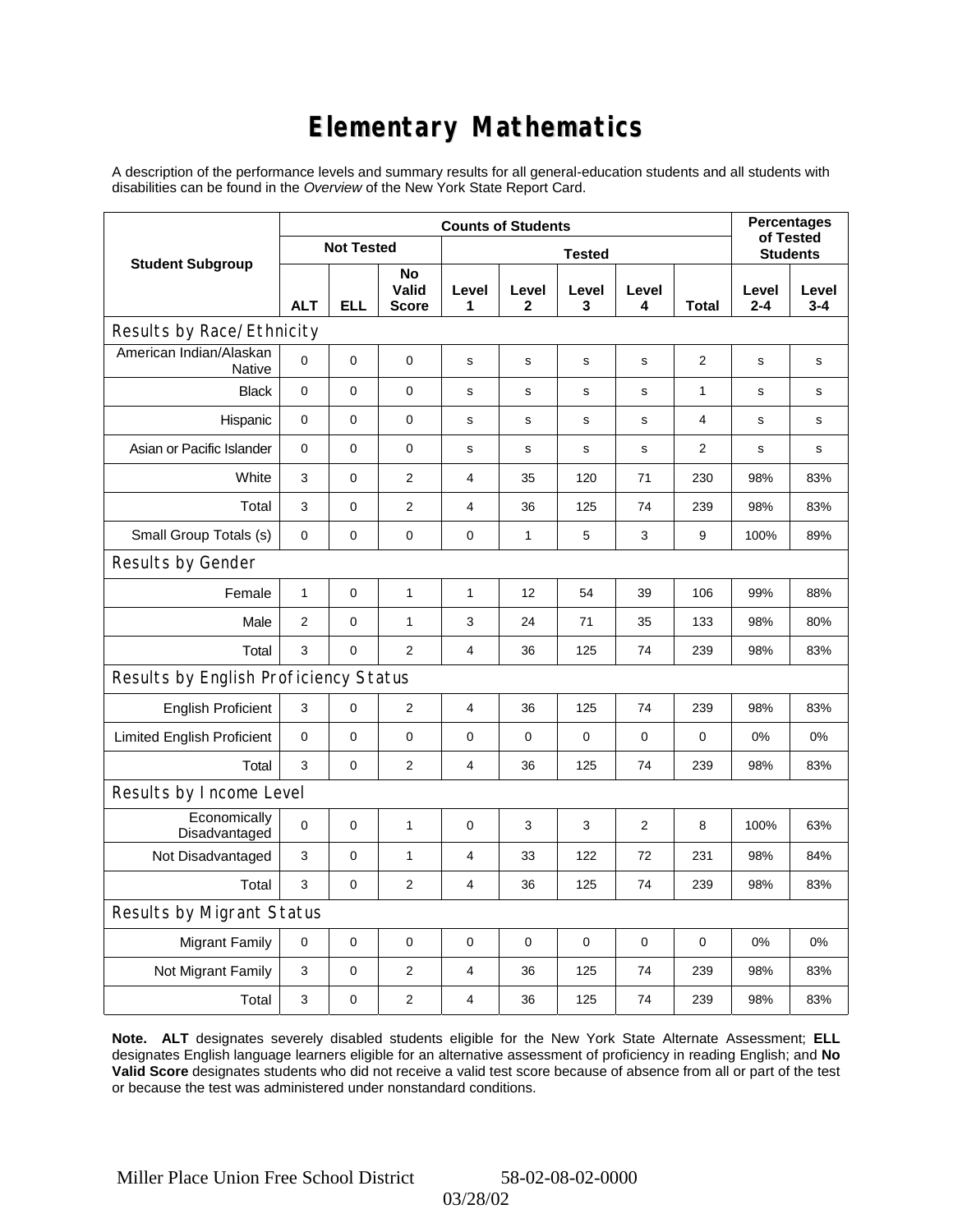### **Middle-Level English Language Arts**

A description of the performance levels and summary results for all general-education students and all students with disabilities can be found in the *Overview* of the New York State Report Card.

|                                       | <b>Counts of Students</b> |             |                             |              |                       |              |                |                |              | <b>Percentages</b><br>of Tested |  |
|---------------------------------------|---------------------------|-------------|-----------------------------|--------------|-----------------------|--------------|----------------|----------------|--------------|---------------------------------|--|
| <b>Student Subgroup</b>               | <b>Not Tested</b>         |             |                             |              | <b>Students</b>       |              |                |                |              |                                 |  |
|                                       | <b>ALT</b>                | <b>ELL</b>  | No<br>Valid<br><b>Score</b> | Level<br>1   | Level<br>$\mathbf{2}$ | Level<br>3   | Level<br>4     | Total          | Level<br>2-4 | Level<br>$3 - 4$                |  |
| Results by Race/Ethnicity             |                           |             |                             |              |                       |              |                |                |              |                                 |  |
| American Indian/Alaskan<br>Native     | $\overline{0}$            | $\mathbf 0$ | $\mathbf 0$                 | s            | s                     | s            | s              | 2              | s            | s                               |  |
| <b>Black</b>                          | $\mathbf 0$               | 0           | 0                           | s            | s                     | S            | $\mathbf s$    | $\overline{2}$ | s            | s                               |  |
| Hispanic                              | 0                         | 0           | 0                           | s            | s                     | s            | s              | 3              | s            | s                               |  |
| Asian or Pacific Islander             | $\mathbf 0$               | 0           | 0                           | $\mathbf 0$  | $\mathbf{1}$          | 5            | $\overline{c}$ | 8              | 100%         | 88%                             |  |
| White                                 | 0                         | 0           | $\overline{2}$              | 14           | 57                    | 131          | 41             | 243            | 94%          | 71%                             |  |
| Total                                 | 0                         | $\pmb{0}$   | $\overline{2}$              | 15           | 62                    | 137          | 44             | 258            | 94%          | 70%                             |  |
| Small Group Totals (s)                | 0                         | 0           | 0                           | 1            | $\overline{4}$        | $\mathbf{1}$ | 1              | $\overline{7}$ | 86%          | 29%                             |  |
| Results by Gender                     |                           |             |                             |              |                       |              |                |                |              |                                 |  |
| Female                                | $\mathbf 0$               | 0           | $\mathbf{1}$                | 5            | 25                    | 67           | 31             | 128            | 96%          | 77%                             |  |
| Male                                  | $\pmb{0}$                 | 0           | $\mathbf{1}$                | 10           | 37                    | 70           | 13             | 130            | 92%          | 64%                             |  |
| Total                                 | 0                         | 0           | $\overline{2}$              | 15           | 62                    | 137          | 44             | 258            | 94%          | 70%                             |  |
| Results by English Proficiency Status |                           |             |                             |              |                       |              |                |                |              |                                 |  |
| <b>English Proficient</b>             | 0                         | 0           | $\mathbf{2}$                | $\mathbf s$  | s                     | S            | s              | 256            | S            | s                               |  |
| <b>Limited English Proficient</b>     | 0                         | 0           | 0                           | s            | s                     | $\mathbf s$  | $\mathbf s$    | 2              | s            | s                               |  |
| Total                                 | 0                         | 0           | $\overline{2}$              | 15           | 62                    | 137          | 44             | 258            | 94%          | 70%                             |  |
| Results by Income Level               |                           |             |                             |              |                       |              |                |                |              |                                 |  |
| Economically<br>Disadvantaged         | $\mathbf 0$               | 0           | $\mathbf 0$                 | $\mathbf{2}$ | 3                     | 3            | 2              | 10             | 80%          | 50%                             |  |
| Not Disadvantaged                     | $\mathbf 0$               | 0           | $\overline{2}$              | 13           | 59                    | 134          | 42             | 248            | 95%          | 71%                             |  |
| Total                                 | $\pmb{0}$                 | 0           | $\overline{2}$              | 15           | 62                    | 137          | 44             | 258            | 94%          | 70%                             |  |
| Results by Migrant Status             |                           |             |                             |              |                       |              |                |                |              |                                 |  |
| <b>Migrant Family</b>                 | 0                         | 0           | 0                           | $\mathbf 0$  | $\mathbf 0$           | $\mathbf 0$  | 0              | 0              | 0%           | 0%                              |  |
| Not Migrant Family                    | 0                         | 0           | 2                           | 15           | 62                    | 137          | 44             | 258            | 94%          | 70%                             |  |
| Total                                 | 0                         | 0           | $\overline{2}$              | 15           | 62                    | 137          | 44             | 258            | 94%          | 70%                             |  |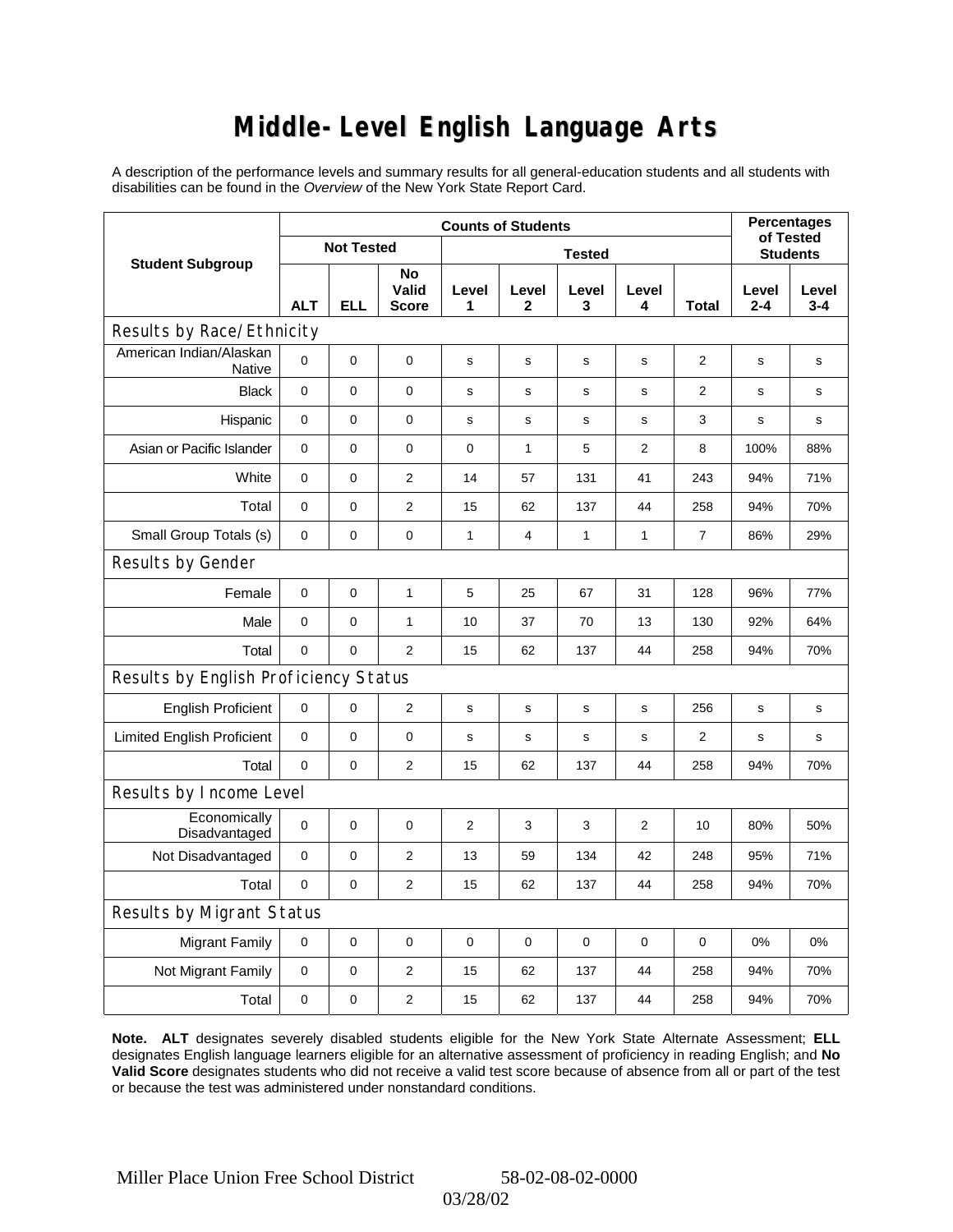### **Middle-Level Mathematics**

A description of the performance levels and summary results for all general-education students and all students with disabilities can be found in the *Overview* of the New York State Report Card.

|                                       | <b>Counts of Students</b> |                   |                             |            |                       |                |              |                 | <b>Percentages</b><br>of Tested |                  |
|---------------------------------------|---------------------------|-------------------|-----------------------------|------------|-----------------------|----------------|--------------|-----------------|---------------------------------|------------------|
| <b>Student Subgroup</b>               |                           | <b>Not Tested</b> |                             |            |                       |                |              | <b>Students</b> |                                 |                  |
|                                       | <b>ALT</b>                | <b>ELL</b>        | No<br>Valid<br><b>Score</b> | Level<br>1 | Level<br>$\mathbf{2}$ | Level<br>3     | Level<br>4   | Total           | Level<br>$2 - 4$                | Level<br>$3 - 4$ |
| Results by Race/Ethnicity             |                           |                   |                             |            |                       |                |              |                 |                                 |                  |
| American Indian/Alaskan<br>Native     | $\Omega$                  | 0                 | $\mathbf 0$                 | s          | s                     | s              | s            | $\overline{2}$  | s                               | s                |
| <b>Black</b>                          | $\mathbf 0$               | 0                 | 0                           | s          | $\mathbf s$           | s              | s            | $\overline{2}$  | $\mathbf s$                     | s                |
| Hispanic                              | $\mathbf 0$               | 0                 | $\mathbf 0$                 | s          | $\mathbf s$           | s              | s            | 3               | $\mathbf s$                     | s                |
| Asian or Pacific Islander             | 0                         | 0                 | $\pmb{0}$                   | 1          | 0                     | $\overline{7}$ | 0            | 8               | 88%                             | 88%              |
| White                                 | $\mathbf 0$               | 0                 | 2                           | 18         | 67                    | 136            | 21           | 242             | 93%                             | 65%              |
| Total                                 | $\mathbf 0$               | 0                 | $\overline{2}$              | 21         | 70                    | 145            | 21           | 257             | 92%                             | 65%              |
| Small Group Totals (s)                | $\mathbf 0$               | 0                 | 0                           | 2          | 3                     | 2              | 0            | $\overline{7}$  | 71%                             | 29%              |
| Results by Gender                     |                           |                   |                             |            |                       |                |              |                 |                                 |                  |
| Female                                | $\mathbf 0$               | 0                 | $\mathbf{1}$                | 10         | 40                    | 75             | 3            | 128             | 92%                             | 61%              |
| Male                                  | $\mathbf 0$               | 0                 | $\mathbf{1}$                | 11         | 30                    | 70             | 18           | 129             | 91%                             | 68%              |
| Total                                 | $\mathbf 0$               | 0                 | 2                           | 21         | 70                    | 145            | 21           | 257             | 92%                             | 65%              |
| Results by English Proficiency Status |                           |                   |                             |            |                       |                |              |                 |                                 |                  |
| <b>English Proficient</b>             | 0                         | 0                 | $\boldsymbol{2}$            | s          | $\mathsf{s}$          | $\mathsf{s}$   | s            | 255             | $\mathbf S$                     | s                |
| <b>Limited English Proficient</b>     | 0                         | 0                 | 0                           | s          | s                     | s              | s            | $\overline{2}$  | $\mathbf s$                     | s                |
| Total                                 | $\mathbf 0$               | 0                 | $\overline{2}$              | 21         | 70                    | 145            | 21           | 257             | 92%                             | 65%              |
| Results by Income Level               |                           |                   |                             |            |                       |                |              |                 |                                 |                  |
| Economically<br>Disadvantaged         | $\Omega$                  | 0                 | $\mathbf{1}$                | 4          | $\mathbf{1}$          | 3              | $\mathbf{1}$ | 9               | 56%                             | 44%              |
| Not Disadvantaged                     | $\mathbf 0$               | 0                 | $\mathbf{1}$                | 17         | 69                    | 142            | 20           | 248             | 93%                             | 65%              |
| Total                                 | $\mathbf 0$               | 0                 | $\mathbf{2}$                | 21         | 70                    | 145            | 21           | 257             | 92%                             | 65%              |
| Results by Migrant Status             |                           |                   |                             |            |                       |                |              |                 |                                 |                  |
| <b>Migrant Family</b>                 | $\mathbf 0$               | 0                 | $\pmb{0}$                   | $\pmb{0}$  | 0                     | 0              | 0            | 0               | 0%                              | 0%               |
| Not Migrant Family                    | $\mathbf 0$               | 0                 | $\mathbf{2}$                | 21         | 70                    | 145            | 21           | 257             | 92%                             | 65%              |
| Total                                 | $\pmb{0}$                 | 0                 | $\overline{2}$              | 21         | 70                    | 145            | 21           | 257             | 92%                             | 65%              |